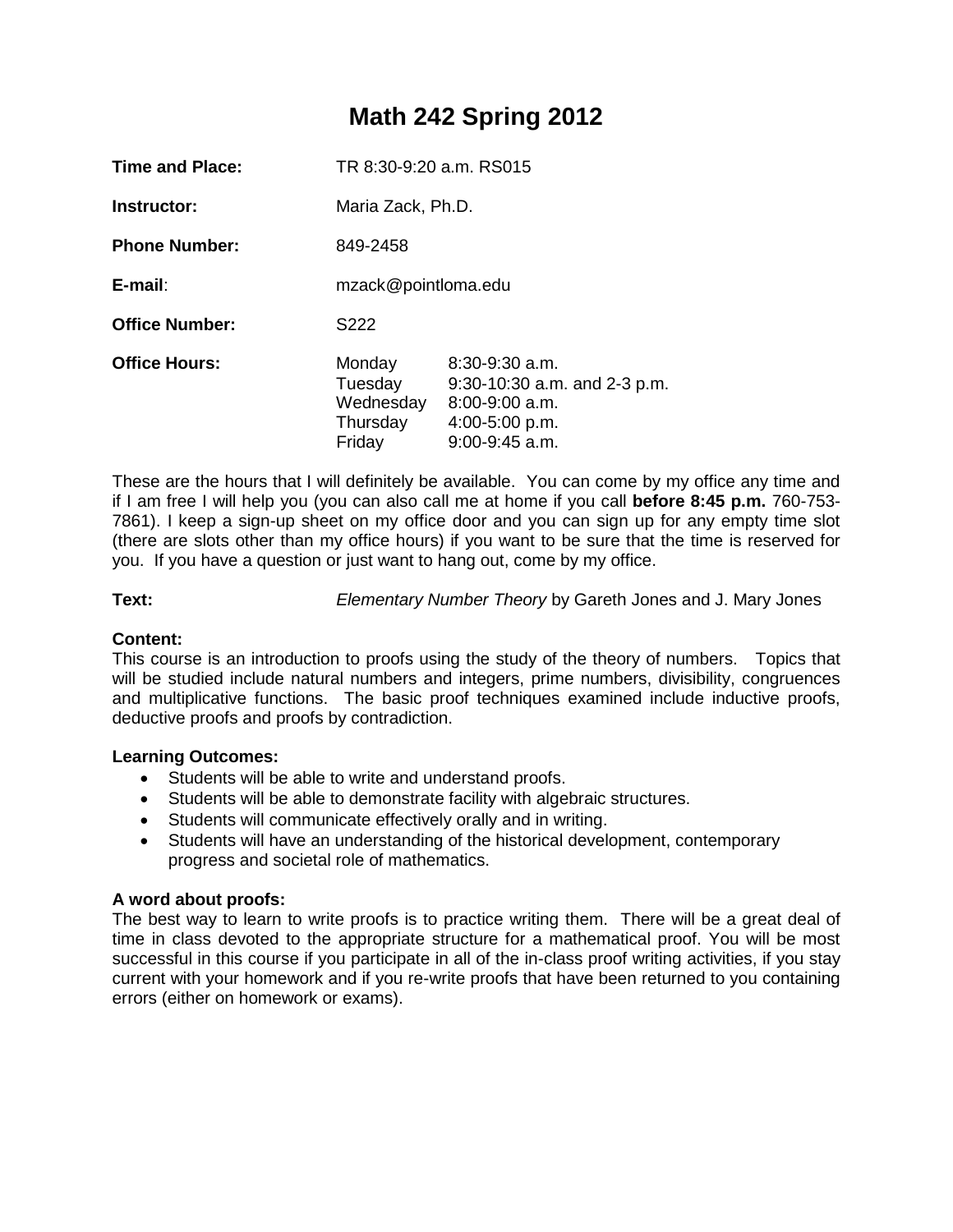# **Grading:**

The components of the grades:

| Homework                      | 260  |
|-------------------------------|------|
| Projects and Activities (2-3) | 120  |
| "Proof of the Week"           | 120  |
| Exam                          | 200  |
| Final                         | 300  |
|                               |      |
| <b>Total Points</b>           | 1000 |

A rough grading scale for this course (it may be curved) is:

| 900-1000 | А |
|----------|---|
| 800-899  | в |
| 700-799  | C |
| 600-699  | D |
| 0-599    | F |

## **Homework:**

Homework will be assigned each day at the end of class. All homework assigned in a week will be **due in class** the next Wednesday. No late homework will be accepted except by prior arrangement or with a documented emergency. Homework assignments are posted on my office door. The object of the homework is to learn how to do the problems so I expect to see calculations on your homework using the terminology and methods of the class and not just the answer. A random selection (the same for all people) of the problems will be graded on any homework assignment.

#### **Projects and Activities:**

During the semester you will be assigned 2-3 activities or projects that will require group work outside of class.

#### **Proof of the Week:**

There will be six of these proofs assigned throughout the quad. The due dates for the proofs are on the class schedule.

#### **Exams:**

There is one in-class exam. If you do not take an exam you will receive a zero for it. Late exams may be taken only by prior arrangement or with a documented emergency. I must participate in the decision for you to miss an exam; this means that you need to phone me before missing an exam.

#### **Final:**

The final exam date and time is set by the university at the beginning of the semester and may not be changed by the instructor. Only in the case that a student is required to take three exams during the same day of finals week is an instructor authorized to change the exam date and time for that particular student. The final for MTH242 is cumulative and is given at the assigned final time on **TUESDAY, MAY 1 FROM 8:00-10:00 A.M.**

#### **Attendance:**

Attendance is expected at each class session. In the event of an absence you are responsible for the material covered in class and the assignments given that day.

Regular and punctual attendance at all classes in which a student is registered is considered essential to optimum academic achievement. Therefore, regular attendance and participation in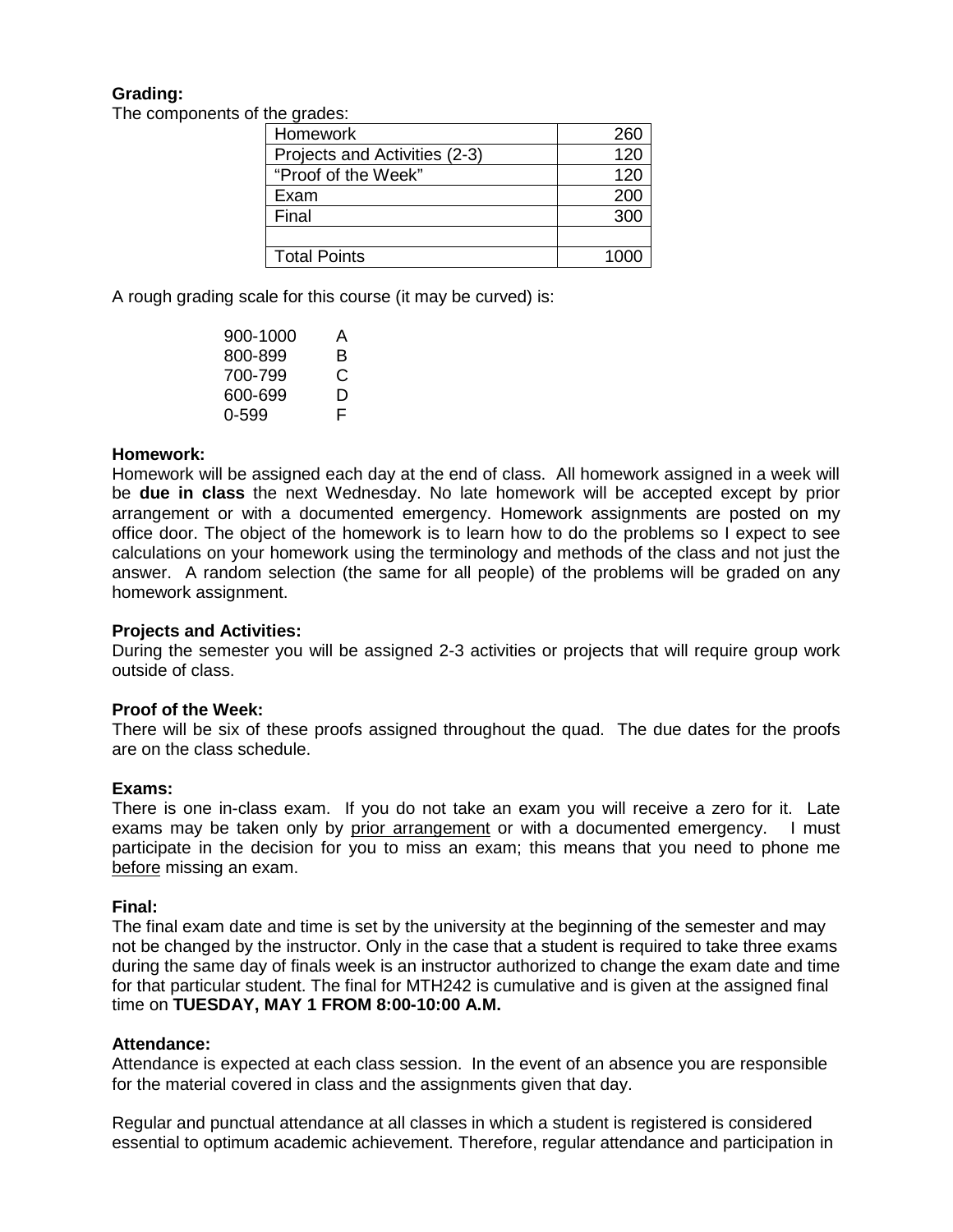each course are minimal requirements to be met. There are no allowed or excused absences except when absences are necessitated by certain university-sponsored activities and are approved in writing by the Provost. Whenever the number of accumulated absences in a class, for any cause, exceeds ten percent of the total number of class meetings, the faculty member has the option of filing a written report to the Vice Provost for Academic Administration which may result in de-enrollment, pending any resolution of the excessive absences between the faculty member and the student…If the date of de-enrollment is past the last date to withdraw from a class, the student will be assigned a grade of W or WF (no grade). There are no refunds for courses where a de-enrollment was processed." (see catalog for full text)

#### **Class Enrollment:**

It is the student's responsibility to maintain his/her class schedule. Should the need arise to drop this course (personal emergencies, poor performance, etc.), the student has the responsibility to follow through (provided the drop date meets the stated calendar deadline established by the university), not the instructor. Simply ceasing to attend this course or failing to follow through to arrange for a change of registration (drop/add) may easily result in a grade of F on the official transcript.

## **Academic Accommodations:**

While all students are expected to meet the minimum academic standards for completion of this course as established by the instructor, students with disabilities may require academic accommodations. At Point Loma Nazarene University, students requesting academic accommodations must file documentation with the Disability Resource Center (DRC), located in the Bond Academic Center. Once the student files documentation, the Disability Resource Center will contact the student's instructors and provide written recommendations for reasonable and appropriate accommodations to meet the individual needs of the student. This policy assists the university in its commitment to full compliance with Section 504 of the Rehabilitation Act of 1973, the Americans with Disabilities (ADA) Act of 1990, and ADA Amendments Act of 2008, all of which prohibit discrimination against students with disabilities and guarantees all qualified students equal access to and benefits of PLNU programs and activities.

Students with learning disabilities who may need accommodations should discuss options with the instructor during the first two weeks of class.

#### **Academic Honesty:**

The Point Loma Nazarene University community holds the highest standards of honesty and integrity in all aspects of university life. Academic honesty and integrity are strong values among faculty and students alike. Any violation of the university's commitment is a serious affront to the very nature of Point Loma's mission and purpose.

Academic dishonesty is the act of presenting information, ideas, and/or concepts as one's own when in reality they are the results of another person's creativity and effort. Such acts include plagiarism, copying of class assignments, and copying or other fraudulent behavior on examinations. For more details on PLNU's policy go to:

[http://www.pointloma.edu/experience/academics/catalogs/undergraduate-catalog/point-loma](http://www.pointloma.edu/experience/academics/catalogs/undergraduate-catalog/point-loma-education/academic-policies)[education/academic-policies](http://www.pointloma.edu/experience/academics/catalogs/undergraduate-catalog/point-loma-education/academic-policies)

A student who is caught cheating on any item of work will receive a zero on that item and may receive an "F" for the semester. See the PLNU Catalog for a further explanation of the PLNU procedures for academic dishonesty.

I do encourage working in groups on homework assignments, but each individual is expected to turn in his or her own write-up of the assignment.